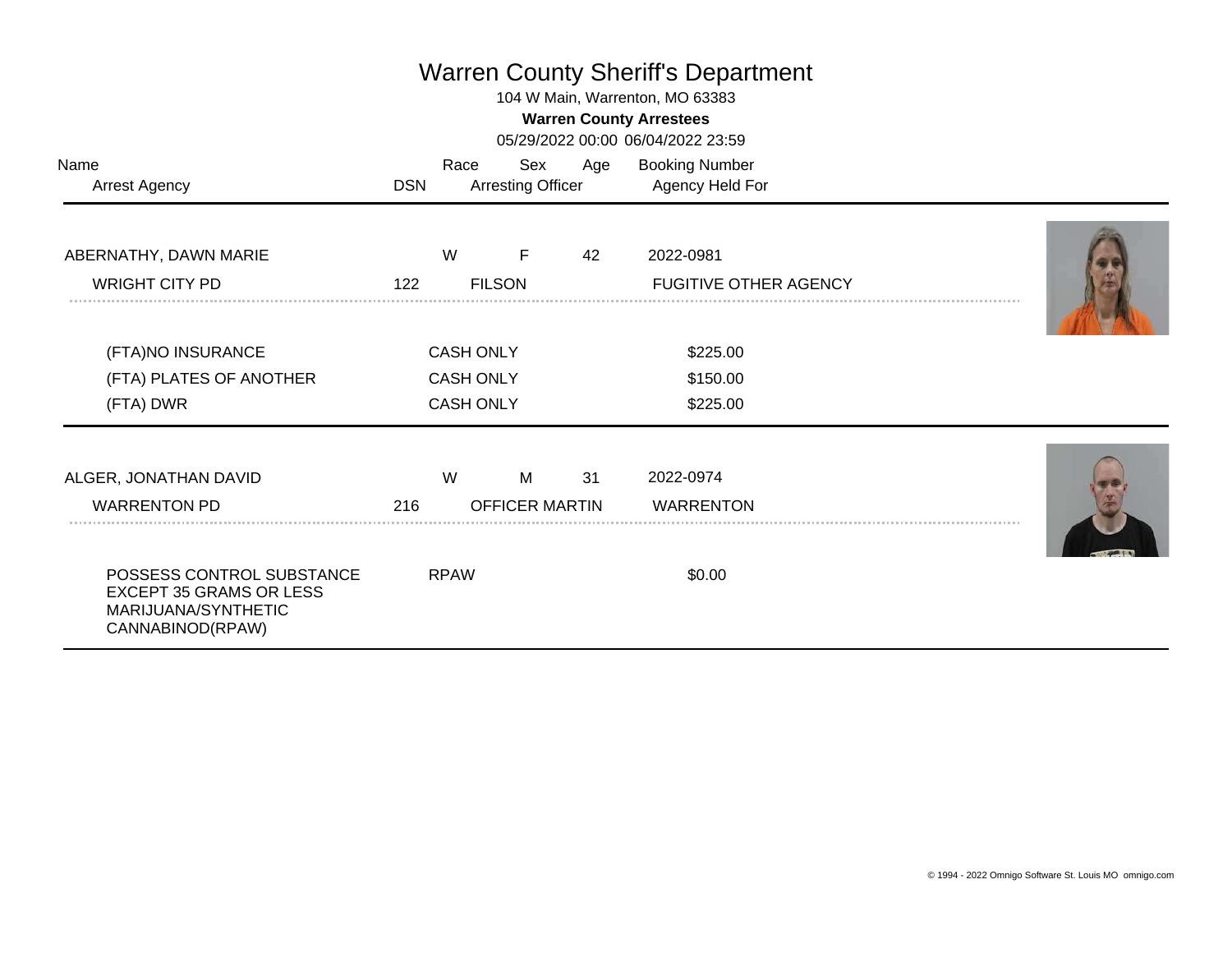| Name<br><b>Arrest Agency</b>                                                            | <b>DSN</b> | Race               | Sex<br><b>Arresting Officer</b> | Age | <b>Booking Number</b><br>Agency Held For |                                           |  |
|-----------------------------------------------------------------------------------------|------------|--------------------|---------------------------------|-----|------------------------------------------|-------------------------------------------|--|
| BLAIR, JAMIL ANTWAIN                                                                    |            | B                  | М                               | 19  | 2022-0964                                |                                           |  |
| <b>WRIGHT CITY PD</b>                                                                   | 104        |                    | <b>MONROE</b>                   |     |                                          | <b>WARREN COUNTY SHERIFF'S DEPARTMENT</b> |  |
| (COMPLETE)OPERATE VEHICLE ON<br>HIGHWAY WITHOUT A VALID LICENSE -<br><b>1ST OFFENSE</b> |            | <b>CASH ONLY</b>   |                                 |     | \$500.00                                 |                                           |  |
| PEACE DISTURBANCE - 1ST OFFENSE                                                         |            | <b>CASH ONLY</b>   |                                 |     | \$500.00                                 |                                           |  |
| (RECOG)RESIST/INTERFERE<br>ARREST(FTA)                                                  |            | <b>SHARED BOND</b> |                                 |     | \$0.00                                   |                                           |  |
| BOYD, KAYDEN THOMAS                                                                     |            | W                  | М                               | 18  | 2022-0955                                |                                           |  |
| WARREN COUNTY SHERIFF'S DEPT.                                                           | 474        |                    | <b>DEPUTY DWAYNE</b>            |     | <b>WRIGHT CITY</b>                       |                                           |  |
| POSSESSION OF<br>MARIJUANA/SYNTHETIC CANNABINOID<br>OF 11-35 GRAMS(RPAW)                |            | <b>RPAW</b>        |                                 |     | \$0.00                                   |                                           |  |
| OP W INOP LIC/TL LAMP(RPAW)                                                             |            | <b>RPAW</b>        |                                 |     | \$0.00                                   |                                           |  |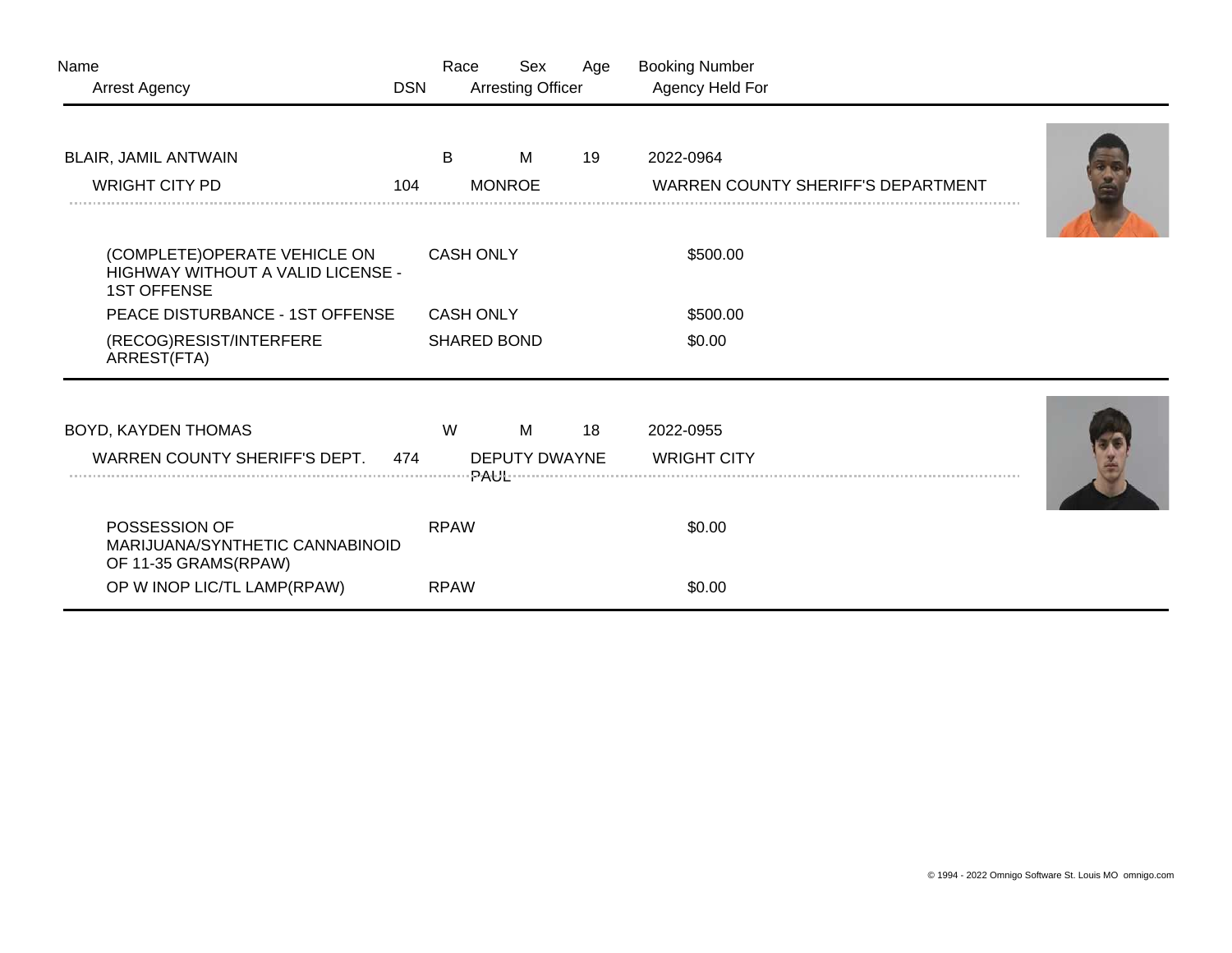| Name<br><b>Arrest Agency</b>                                                                  | <b>DSN</b> | Race        | Sex<br><b>Arresting Officer</b> | Age | <b>Booking Number</b><br>Agency Held For |                                           |  |
|-----------------------------------------------------------------------------------------------|------------|-------------|---------------------------------|-----|------------------------------------------|-------------------------------------------|--|
|                                                                                               |            |             |                                 |     |                                          |                                           |  |
| CARR, CLARENCE ROBERT                                                                         |            | W           | M                               | 37  | 2022-0954                                |                                           |  |
| WARREN COUNTY SHERIFF'S DEPT.                                                                 | 474        |             | DEPUTY DWAYNE                   |     |                                          | WARREN COUNTY SHERIFF'S DEPARTMENT        |  |
|                                                                                               |            |             |                                 |     |                                          |                                           |  |
| POSSESSION OF<br>MARIJUANA/SYNTHETIC CANNABINOID<br>OF 11-35 GRAMS(PAW)                       |            | <b>PAW</b>  |                                 |     | \$0.00                                   |                                           |  |
| UNLAWFUL POSSESSION OF DRUG<br>PARAPHERNALIA(PAW)                                             |            | <b>PAW</b>  |                                 |     | \$0.00                                   |                                           |  |
| <b>TRAFFICKING DRUGS - 2ND</b><br>DEGREE(PAW)                                                 |            | <b>PAW</b>  |                                 |     | \$0.00                                   |                                           |  |
|                                                                                               |            |             |                                 |     |                                          |                                           |  |
| CHRISTOPHER, WILLIAM FRANKLIN                                                                 |            | W           | M                               | 43  | 2022-0958                                |                                           |  |
| WARREN COUNTY SHERIFF'S DEPT.                                                                 | 453        |             | <b>DEPUTY JASON</b>             |     |                                          | <b>WARREN COUNTY SHERIFF'S DEPARTMENT</b> |  |
| FAIL TO TRANSFER PLATES W/I 30 DAYS                                                           |            | <b>RPAW</b> |                                 |     | \$0.00                                   |                                           |  |
| POSSESSION OF<br>MARIJUANA/SYNTHETIC CANNABINOID<br>OF 10 GRAMS OR LESS                       |            | <b>RPAW</b> |                                 |     | \$0.00                                   |                                           |  |
| UNLAWFUL POSSESSION OF DRUG<br>PARAPHERNALIA                                                  |            | <b>RPAW</b> |                                 |     | \$0.00                                   |                                           |  |
| POSSESS CONTROL SUBSTANCE<br><b>EXCEPT 35 GRAMS OR LESS</b><br>MARIJUANA/SYNTHETIC CANNABINOD |            | <b>RPAW</b> |                                 |     | \$0.00                                   |                                           |  |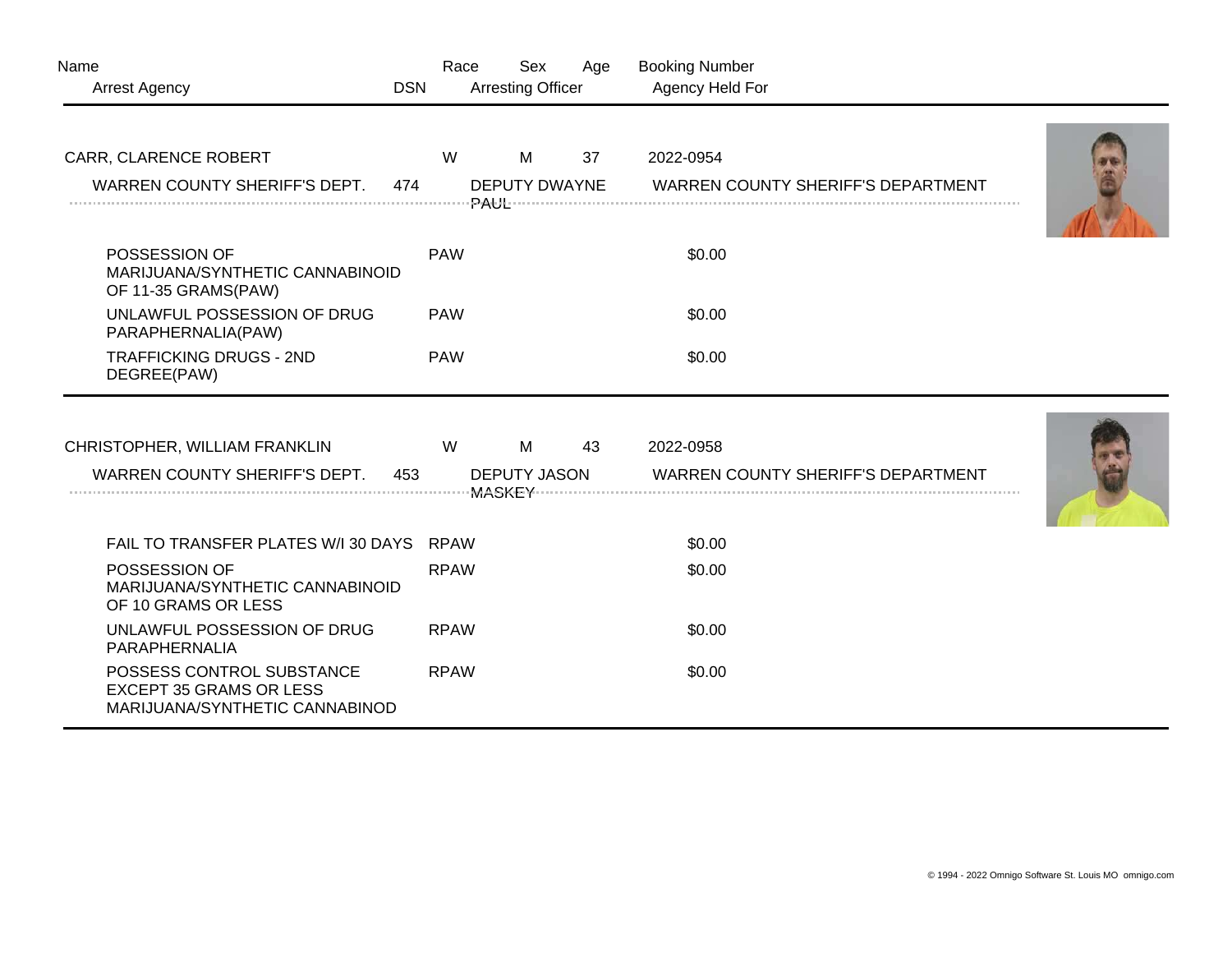| Name<br><b>Arrest Agency</b>                                            | <b>DSN</b> | Race             | Sex<br><b>Arresting Officer</b> |  | Age | <b>Booking Number</b><br>Agency Held For |                                                       |  |
|-------------------------------------------------------------------------|------------|------------------|---------------------------------|--|-----|------------------------------------------|-------------------------------------------------------|--|
| CLAYTON, KAMERON KEVIN<br>WARREN COUNTY SHERIFF'S DEPT.                 | 539        | W                | M                               |  | 21  | 2022-0959                                | DEO CODY MASTERS WARREN COUNTY SHERIFF'S DEPARTMENT   |  |
| POSSESSION OF<br>MARIJUANA/SYNTHETIC CANNABINOID<br>OF 10 GRAMS OR LESS |            | <b>CASH ONLY</b> |                                 |  |     | \$519.50                                 |                                                       |  |
| UNLAWFUL POSSESSION OF DRUG<br>PARAPHERNALIA                            |            |                  | <b>SHARED BOND</b>              |  |     | \$0.00                                   |                                                       |  |
| EXCEED SPEED LIMIT 26 MPH OR MORE                                       |            |                  | <b>SHARED BOND</b>              |  |     | \$0.00                                   |                                                       |  |
| DRIVING WITH NO INSURANCE(FUG)                                          |            | <b>CASH ONLY</b> |                                 |  |     | \$100.00                                 |                                                       |  |
| CLINTON, CHRISTOPHER JERARD<br>WARREN COUNTY SHERIFF'S DEPT.            | 631        | $\mathsf B$      | M<br><b>DEPUTY BRIAN</b>        |  | 43  | 2022-0968                                | <b>WARREN COUNTY SHERIFF'S DEPARTMENT</b>             |  |
| <b>DRIVING WHILE</b><br>REVOKED/SUSPENDED(PROBATION<br>VIOLATION)       |            | NO BOND          |                                 |  |     | \$0.00                                   |                                                       |  |
| COOK, JORDAN HUNTER<br>WARREN COUNTY SHERIFF'S DEPT.                    | 442        | W                | M                               |  | 36  | 2022-0948                                | DEPUTY TAYLOR HILL WARREN COUNTY SHERIFF'S DEPARTMENT |  |
| <b>ENDNG WELFARE OF CHILD-2ND</b><br>DEGREE (RPAW)                      |            | <b>RPAW</b>      |                                 |  |     | \$0.00                                   |                                                       |  |
| LET CHILD UNDER 16 DRIVE (RPAW)                                         |            | <b>RPAW</b>      |                                 |  |     | \$0.00                                   |                                                       |  |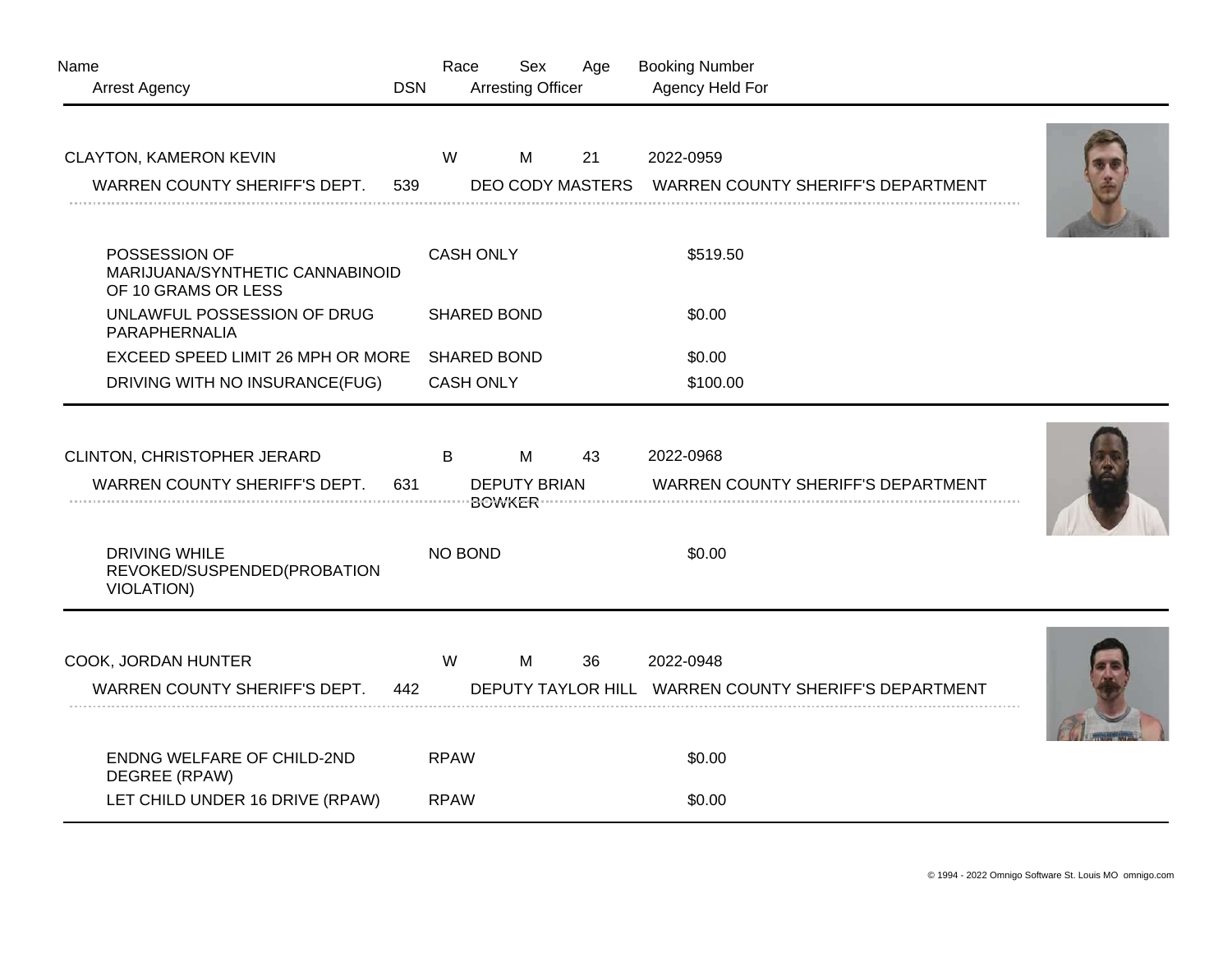| <b>Arrest Agency</b>                 | <b>DSN</b> |             | <b>Arresting Officer</b> |    | Agency Held For                           |  |
|--------------------------------------|------------|-------------|--------------------------|----|-------------------------------------------|--|
|                                      |            |             |                          |    |                                           |  |
| CRAYNE, ROBERT FRANK                 |            | W           | M                        | 52 | 2022-0986                                 |  |
| WARREN COUNTY SHERIFF'S DEPT.        | 450        |             | <b>DEPUTY ANDREW</b>     |    | <b>FUGITIVE OTHER AGENCY</b>              |  |
|                                      |            |             |                          |    |                                           |  |
| <b>DANGEROUS DRUGS (FTA)</b>         |            |             | CASH OR SURETY NO 10%    |    | \$2,500.00                                |  |
| <b>ASSAULT DOMESTIC (FTA)</b>        |            |             | CASH OR SURETY NO 10%    |    | \$1,000.00                                |  |
|                                      |            |             |                          |    |                                           |  |
| DAVIS, JUSTIN WADE                   |            | W           | M                        | 31 | 2022-0970                                 |  |
| <b>WRIGHT CITY PD</b>                | 147        |             | <b>OFFICER NINNESS</b>   |    | <b>WRIGHT CITY</b>                        |  |
|                                      |            |             |                          |    |                                           |  |
| POI(WRIGHT CITY)                     |            |             |                          |    | \$0.00                                    |  |
|                                      |            |             |                          |    |                                           |  |
| DRULLINGER, CORIE LOU                |            | W           | F                        | 45 | 2022-0957                                 |  |
|                                      |            |             |                          |    |                                           |  |
| <b>WARREN COUNTY SHERIFF'S DEPT.</b> | 441        |             | <b>DEPUTY RAYMOND</b>    |    | <b>WARREN COUNTY SHERIFF'S DEPARTMENT</b> |  |
| <b>DWI</b>                           |            | <b>RPAW</b> |                          |    | \$0.00                                    |  |
| <b>OPEN CONTAINER</b>                |            | <b>RPAW</b> |                          |    | \$0.00                                    |  |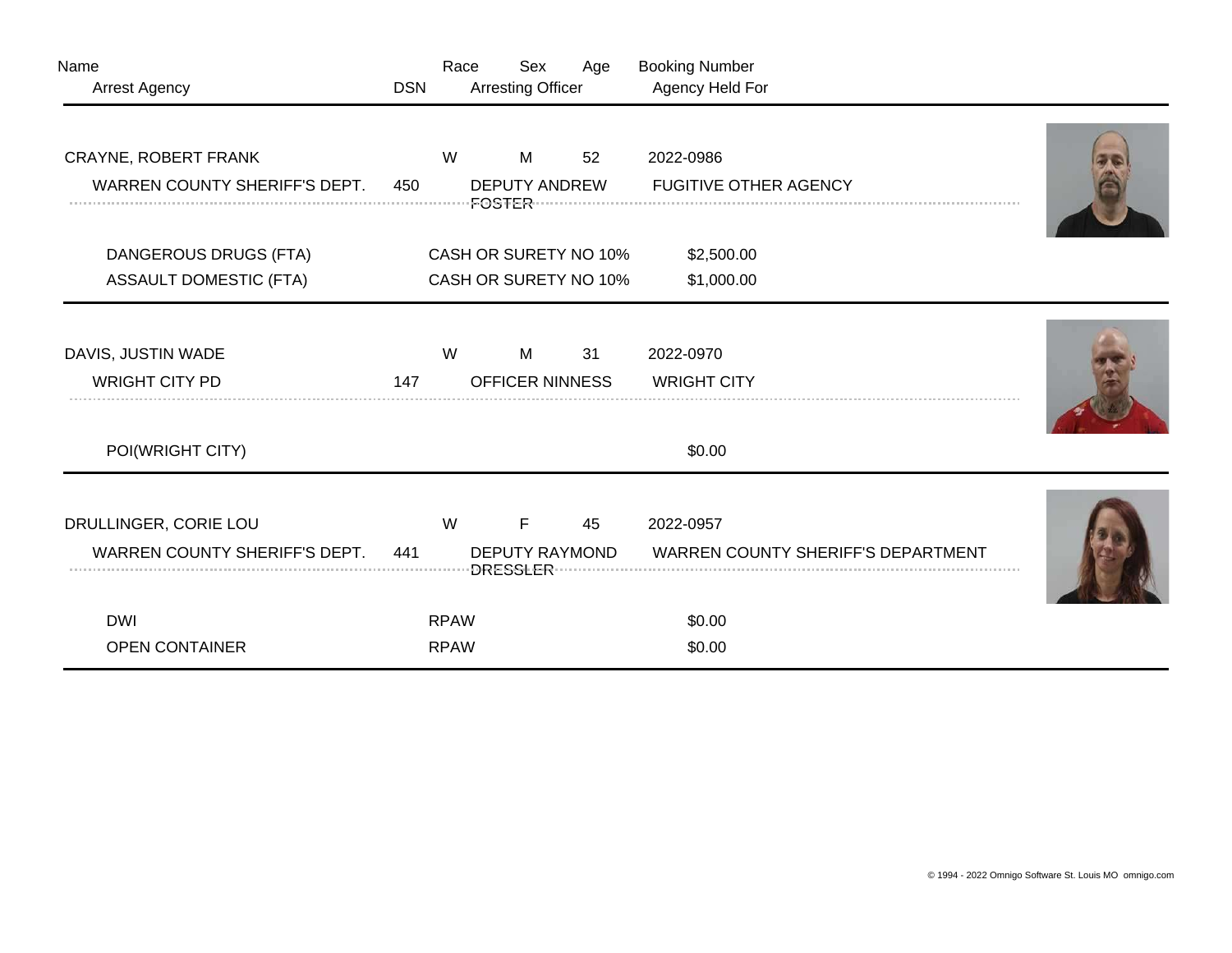| Name<br><b>Arrest Agency</b>                  | <b>DSN</b> | Race             | Sex<br><b>Arresting Officer</b> | Age | <b>Booking Number</b><br>Agency Held For |  |
|-----------------------------------------------|------------|------------------|---------------------------------|-----|------------------------------------------|--|
| <b>ERWIN, MELANIE MARIE</b>                   |            | W                | F                               | 27  | 2022-0962                                |  |
| WARREN COUNTY SHERIFF'S DEPT.                 | 438        | MALIN :          | <b>SERGEANT JOSH</b>            |     | <b>WARRENTON</b>                         |  |
| OPER VEH W/O FINANCIAL<br><b>RESPONSIBITY</b> |            | <b>CASH ONLY</b> |                                 |     | \$100.00                                 |  |
| <b>OBSTRUCT POLICE</b>                        |            | <b>CASH ONLY</b> |                                 |     | \$250.00                                 |  |
| PAROLE VIOLATION                              |            | NO BOND          |                                 |     | \$0.00                                   |  |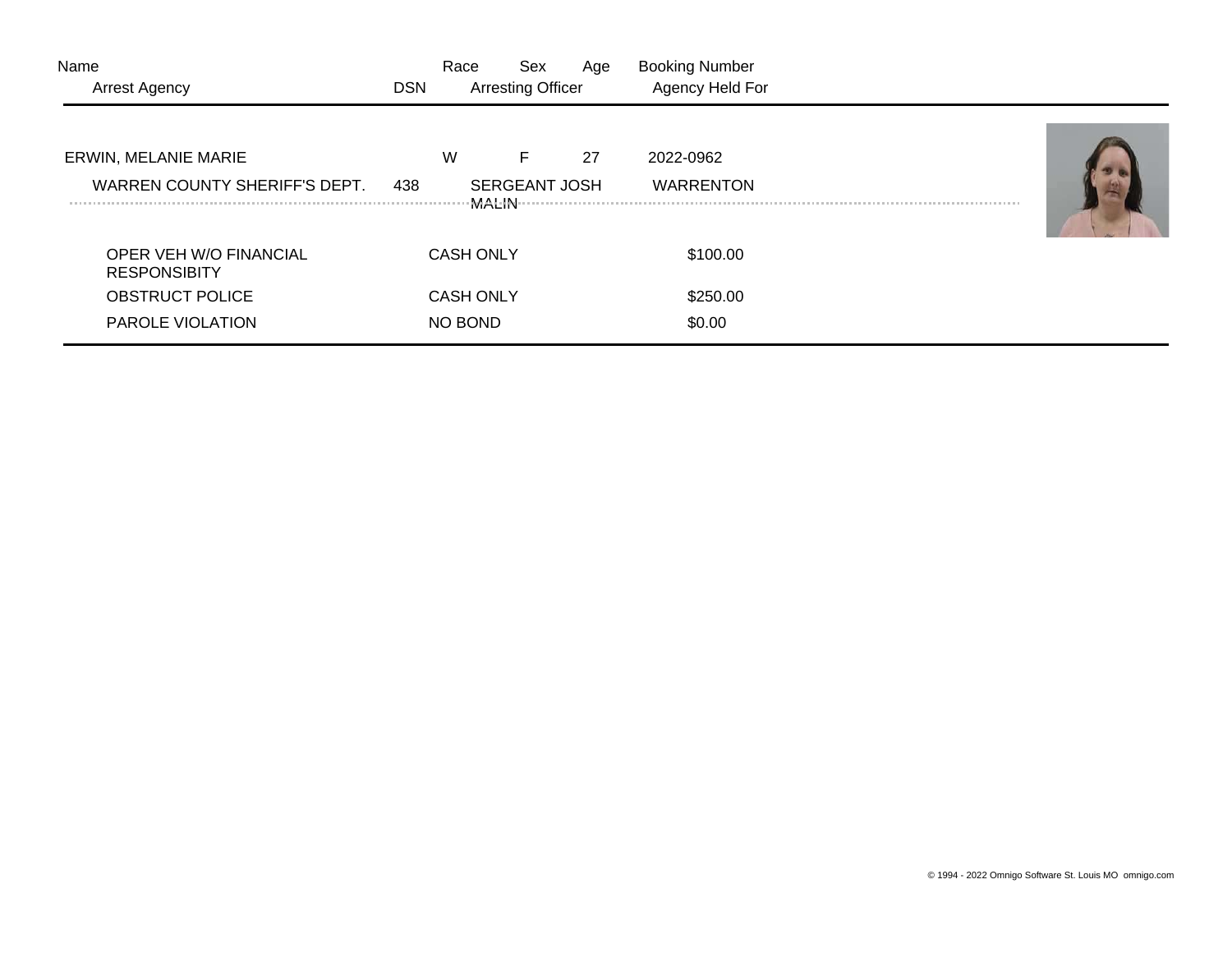| Name                                                                                      | Race             | Sex                      | Age | <b>Booking Number</b>        |  |
|-------------------------------------------------------------------------------------------|------------------|--------------------------|-----|------------------------------|--|
| <b>Arrest Agency</b>                                                                      | <b>DSN</b>       | <b>Arresting Officer</b> |     | Agency Held For              |  |
| FAMOUS, JARRET MICHAEL                                                                    | W                | M                        | 23  | 2022-0963                    |  |
| WARREN COUNTY SHERIFF'S DEPT.                                                             | 438              | SERGEANT JOSH            |     | <b>FUGITIVE OTHER AGENCY</b> |  |
|                                                                                           |                  |                          |     |                              |  |
|                                                                                           |                  |                          |     |                              |  |
| TAMPER WITH MOTOR VEH-1ST DEG                                                             | <b>RPAW</b>      |                          |     | \$0.00                       |  |
| FAIL TO YIELD TO EMERGENCY VEHICLE RPAW<br>SOUNDING SIREN AND DISPLAYING<br><b>LIGHTS</b> |                  |                          |     | \$0.00                       |  |
| OPER VEH IN C & I MANNER                                                                  | <b>RPAW</b>      |                          |     | \$0.00                       |  |
| DRIVING WHILE REVOKED/SUSPENDED - RPAW<br>2ND OR SUBSEQUENT OFFENSE                       |                  |                          |     | \$0.00                       |  |
| (POI) LARCENY/STEALING                                                                    | NO BOND          |                          |     | \$0.00                       |  |
| (FTA) UNSAFE TURN                                                                         | <b>CASH ONLY</b> |                          |     | \$225.00                     |  |
| (FTA) ASSAULT                                                                             | <b>CASH ONLY</b> |                          |     | \$250.00                     |  |
| (FTA) DWS                                                                                 | <b>CASH ONLY</b> |                          |     | \$225.00                     |  |
| (FTA) NO INSURANCE                                                                        | <b>CASH ONLY</b> |                          |     | \$225.00                     |  |
| (FTA) OBSTRUCT POLICE                                                                     | <b>CASH ONLY</b> |                          |     | \$250.00                     |  |
| (FTA) FAIL TO STOP AT SIGN                                                                | <b>CASH ONLY</b> |                          |     | \$250.00                     |  |
| (FTA) PLATE OF ANOTHER                                                                    | <b>CASH ONLY</b> |                          |     | \$150.00                     |  |
| (FTA) FAIL TO REG VEHICLE                                                                 | <b>CASH ONLY</b> |                          |     | \$150.00                     |  |
| (FTA) C&I DRIVING                                                                         | <b>CASH ONLY</b> |                          |     | \$225.00                     |  |
| (FTA) DROVE WRONG WAY                                                                     | <b>CASH ONLY</b> |                          |     | \$225.00                     |  |
| (FTA) FAIL TO STAY ON PAVEMENT                                                            | <b>CASH ONLY</b> |                          |     | \$225.00                     |  |
| (FTA) EXCESS ACCELERATION                                                                 | <b>CASH ONLY</b> |                          |     | \$225.00                     |  |
| (FTA) SPEEDING                                                                            | <b>CASH ONLY</b> |                          |     | \$225.00                     |  |
| (FTA)FAIL TO SIGNAL                                                                       | <b>CASH ONLY</b> |                          |     | \$225.00                     |  |
| (FTA) FAIL TO SIGNAL                                                                      | <b>CASH ONLY</b> |                          |     | \$225.00                     |  |
| (FTA) FAIL TO REGISTER VEHICLE                                                            | <b>CASH ONLY</b> |                          |     | \$340.00                     |  |
| DRIVING UNDER INFLUCENCE DRUGS                                                            | <b>RECOG</b>     |                          |     | \$500.00                     |  |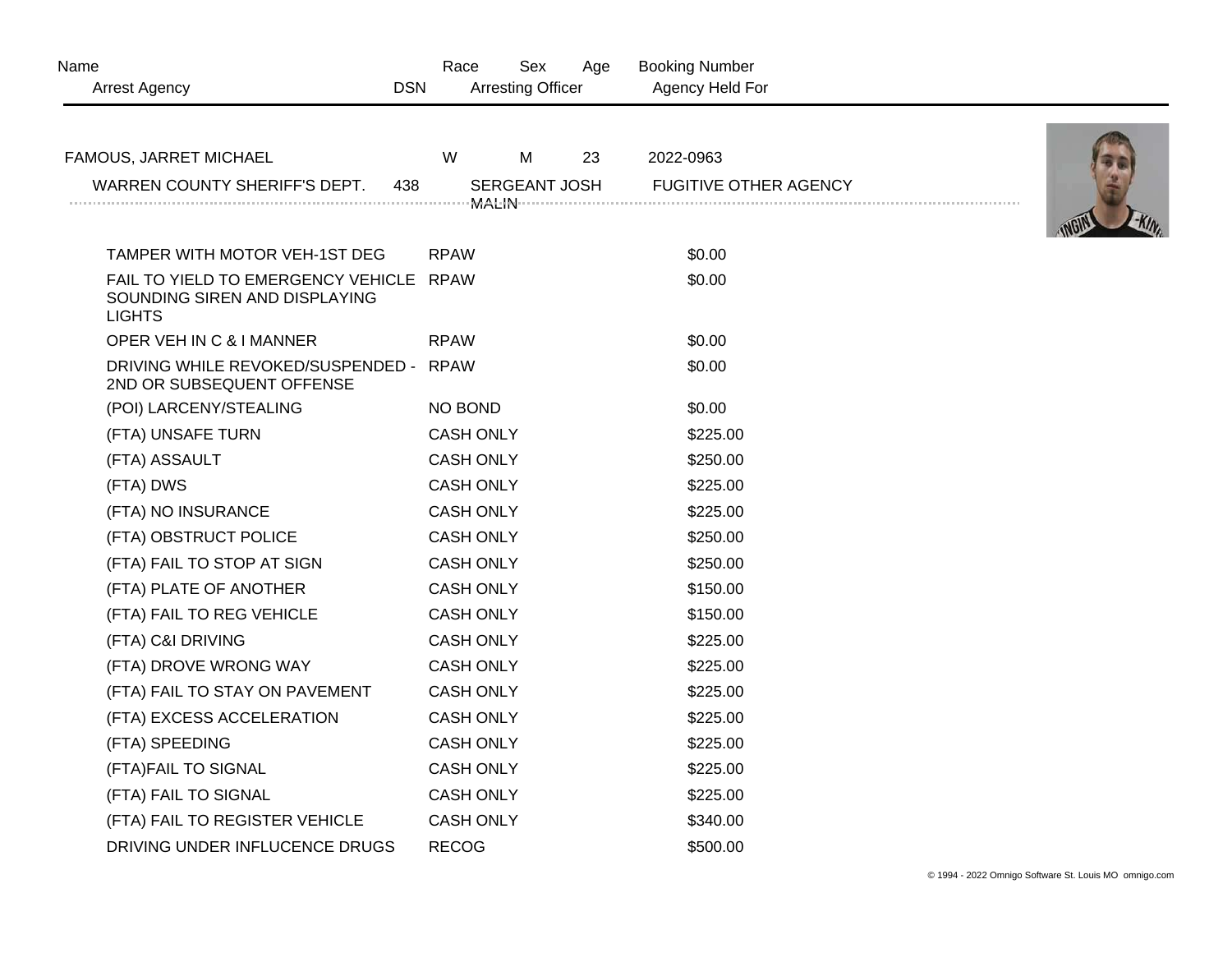| Name<br><b>Arrest Agency</b>                                                                  | <b>DSN</b> | Race             | Sex<br><b>Arresting Officer</b> | Age                   | <b>Booking Number</b><br>Agency Held For  |  |
|-----------------------------------------------------------------------------------------------|------------|------------------|---------------------------------|-----------------------|-------------------------------------------|--|
|                                                                                               |            |                  |                                 |                       | \$0.00                                    |  |
| SHOPLIFTING(FUG)(FTA)                                                                         |            | <b>RECOG</b>     |                                 |                       | \$250.00                                  |  |
| <b>OBSTRUCT POLICE(FUG)(FTA)</b>                                                              |            | <b>CASH ONLY</b> |                                 |                       | \$1,600.00                                |  |
| NARCOTIC EQUIP-POSSESS(FUG)(FTA)                                                              |            | <b>CASH ONLY</b> |                                 |                       | \$200.00                                  |  |
| STEALING, POSSESSION OR USE OF<br>DRUG PARAPHERNALIA(FUG)(FTA)                                |            | <b>CASH ONLY</b> |                                 |                       | \$500.00                                  |  |
| FINERAN, ADRIENNE DEEANN                                                                      |            | W                | F                               | 41                    | 2022-0960                                 |  |
| WARREN COUNTY SHERIFF'S DEPT.                                                                 | 453        |                  | <b>DEPUTY JASON</b>             |                       | <b>WARREN COUNTY SHERIFF'S DEPARTMENT</b> |  |
| DISPLAY/POSSESS PLATES OF ANOTHER RPAW                                                        |            |                  |                                 |                       | \$0.00                                    |  |
| UNLAWFUL POSSESSION OF DRUG<br>PARAPHERNALIA                                                  |            | <b>RPAW</b>      |                                 |                       | \$0.00                                    |  |
| POSSESS CONTROL SUBSTANCE<br><b>EXCEPT 35 GRAMS OR LESS</b><br>MARIJUANA/SYNTHETIC CANNABINOD |            | <b>RPAW</b>      |                                 |                       | \$0.00                                    |  |
| UNLWFL USE WEAPN-SUBSEC 10-CARRY RPAW<br>UNLOADED WEAPN IN SCHOOL, BUS,<br>PREMISE. FNCTION   |            |                  |                                 |                       | \$0.00                                    |  |
| GIBBS, BRIANA COURTNEY                                                                        |            | W                | F                               | 30                    | 2022-0965                                 |  |
| <b>WARRENTON PD</b>                                                                           | 216        |                  |                                 | <b>OFFICER MARTIN</b> | <b>FUGITIVE OTHER AGENCY</b>              |  |
| (FUG)(FTA) STEALING                                                                           |            | NO BOND          |                                 |                       | \$0.00                                    |  |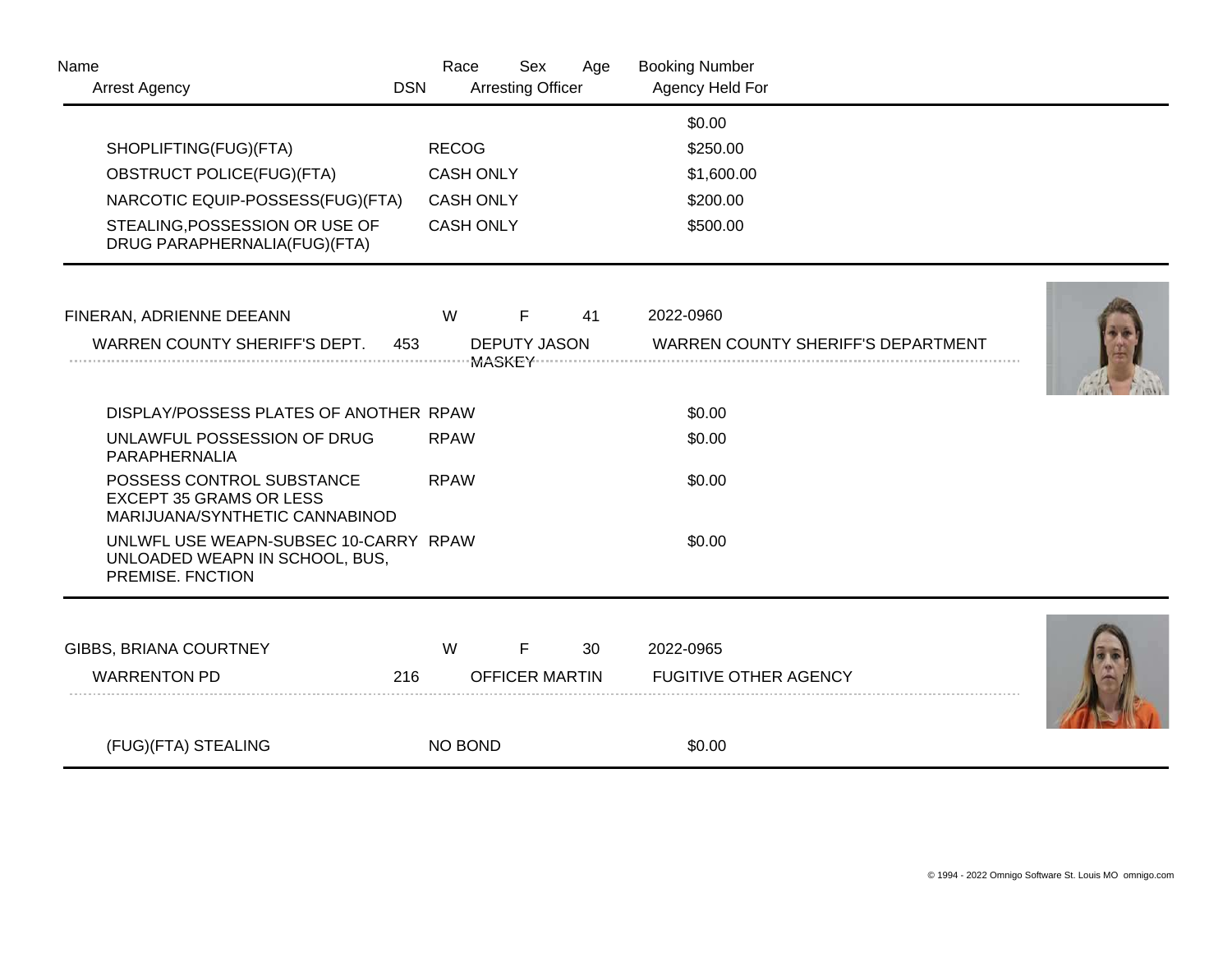| Name                                                                                                  |                  | Race             | Sex                      | Age | <b>Booking Number</b>                     |  |
|-------------------------------------------------------------------------------------------------------|------------------|------------------|--------------------------|-----|-------------------------------------------|--|
| <b>Arrest Agency</b>                                                                                  | <b>DSN</b>       |                  | <b>Arresting Officer</b> |     | Agency Held For                           |  |
| HULL, WILLIAM SAMUEL                                                                                  |                  | W                | M                        | 31  | 2022-0967                                 |  |
| WARREN COUNTY SHERIFF'S DEPT.                                                                         | 636              |                  | DEPUTY WAYMOND           |     | <b>WARREN COUNTY SHERIFF'S DEPARTMENT</b> |  |
|                                                                                                       |                  |                  |                          |     |                                           |  |
| POSSESS CONTROL SUBSTANCE<br><b>EXCEPT 35 GRAMS OR LESS</b><br>MARIJUANA/SYNTHETIC<br>CANNABINOD(FTA) |                  | <b>CASH ONLY</b> |                          |     | \$5,000.00                                |  |
| JACKSON, DONNELL RASHAD                                                                               |                  | B                | M                        | 29  | 2022-0973                                 |  |
| <b>WRIGHT CITY PD</b>                                                                                 |                  |                  |                          |     |                                           |  |
|                                                                                                       | 126              |                  | S. TUCKER                |     | <b>WRIGHT CITY</b>                        |  |
| (FTA)DWR/DWS                                                                                          | <b>CASH ONLY</b> |                  |                          |     | \$100.00                                  |  |
| JONES, JAMAL MILES                                                                                    |                  | B                | M                        | 54  | 2022-0977                                 |  |
| WARREN COUNTY SHERIFF'S DEPT.                                                                         | 436              |                  | <b>DEPUTY JUSTIN</b>     |     | <b>WARRENTON</b>                          |  |
|                                                                                                       |                  |                  |                          |     |                                           |  |
| OPER VEH W/O FINANCIAL<br><b>RESPONSIBITY(FTA)</b>                                                    |                  | <b>CASH ONLY</b> |                          |     | \$75.00                                   |  |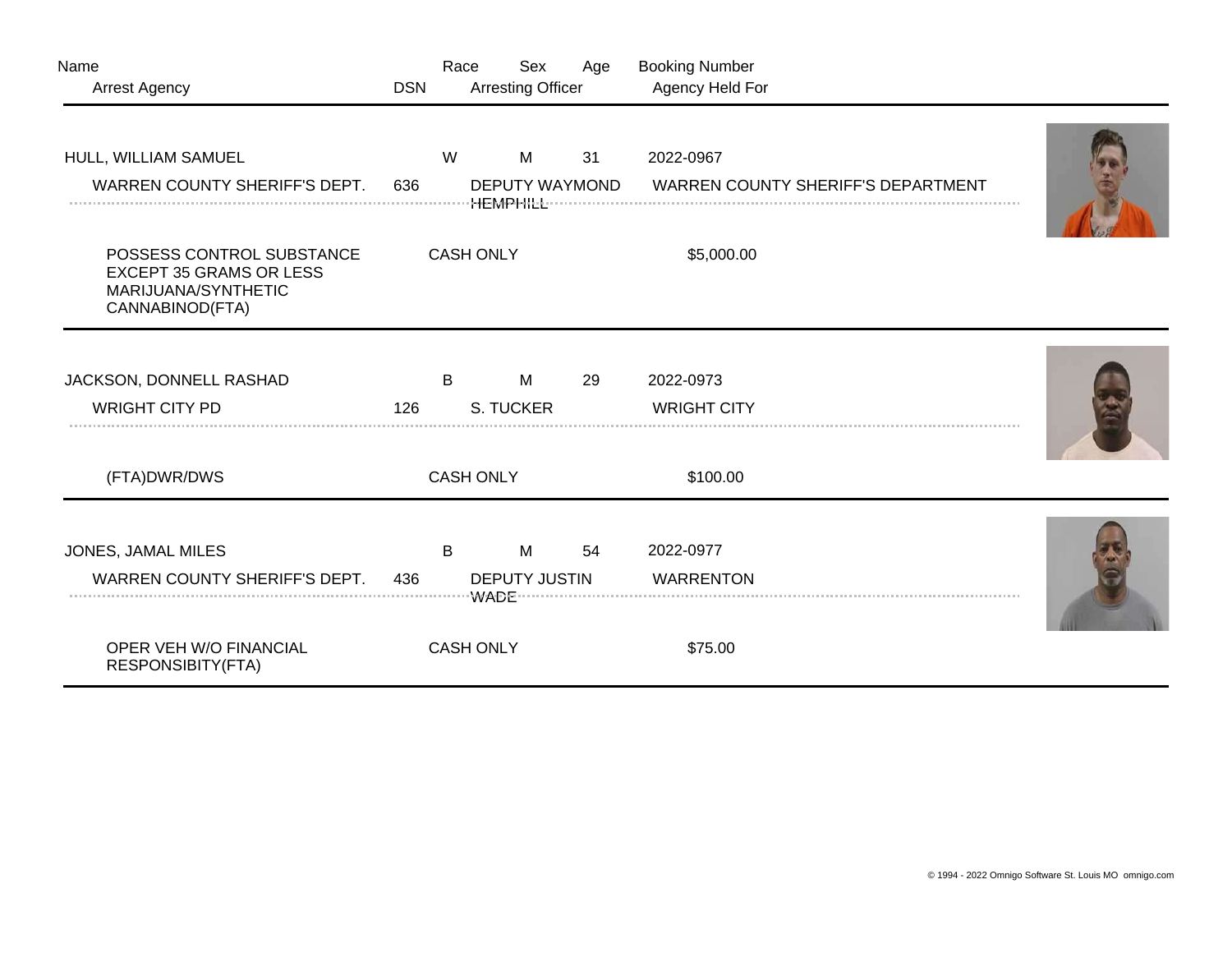| Name<br><b>Arrest Agency</b>                                                              | <b>DSN</b> | Race                  | Sex<br><b>Arresting Officer</b> | Age | <b>Booking Number</b><br>Agency Held For |  |
|-------------------------------------------------------------------------------------------|------------|-----------------------|---------------------------------|-----|------------------------------------------|--|
| JONES, NICHOLAS CAIN                                                                      |            | W                     | M                               | 28  | 2022-0950                                |  |
| <b>WARRENTON PD</b>                                                                       | 216        | <b>OFFICER MARTIN</b> |                                 |     | <b>WARRENTON</b>                         |  |
| <b>STEALING</b>                                                                           |            | <b>SUMMONS</b>        |                                 |     | \$0.00                                   |  |
| STEALING UNDER 500(FTA)                                                                   |            | <b>CASH ONLY</b>      |                                 |     | \$175.00                                 |  |
| KIMMIS, DESERAE ASHLEN<br><b>WRIGHT CITY PD</b>                                           | 104        | W                     | F<br><b>MONROE</b>              | 28  | 2022-0953<br><b>WRIGHT CITY</b>          |  |
| <b>EXPIRED PLATES</b>                                                                     |            | <b>CASH ONLY</b>      |                                 |     | \$75.00                                  |  |
| STEALING/LARCENY/THEFT                                                                    |            | <b>CASH ONLY</b>      |                                 |     | \$200.00                                 |  |
| FAIL TO STOP AT STOP LINE/BEFORE<br><b>CROSSWALK/POINT NEAREST</b><br><b>INTERSECTION</b> |            | <b>CASH ONLY</b>      |                                 |     | \$75.00                                  |  |
| <b>FAILED TO REGISTER VECHILE</b>                                                         |            | <b>CASH ONLY</b>      |                                 |     | \$75.00                                  |  |
| OPER VEH WITHOUT MAINTAINING<br><b>FINANCIAL RESPONSIBILITY</b>                           |            | <b>CASH ONLY</b>      |                                 |     | \$75.00                                  |  |
| OPER VEH WITHOUT MAINTAINING<br><b>FINANCIAL RESPONSIBILITY</b>                           |            | <b>CASH ONLY</b>      |                                 |     | \$75.00                                  |  |
| STEALING LESS 150 (FTA)(FUG)                                                              |            |                       | CASH OR SURETY NO 10%           |     | \$500.00                                 |  |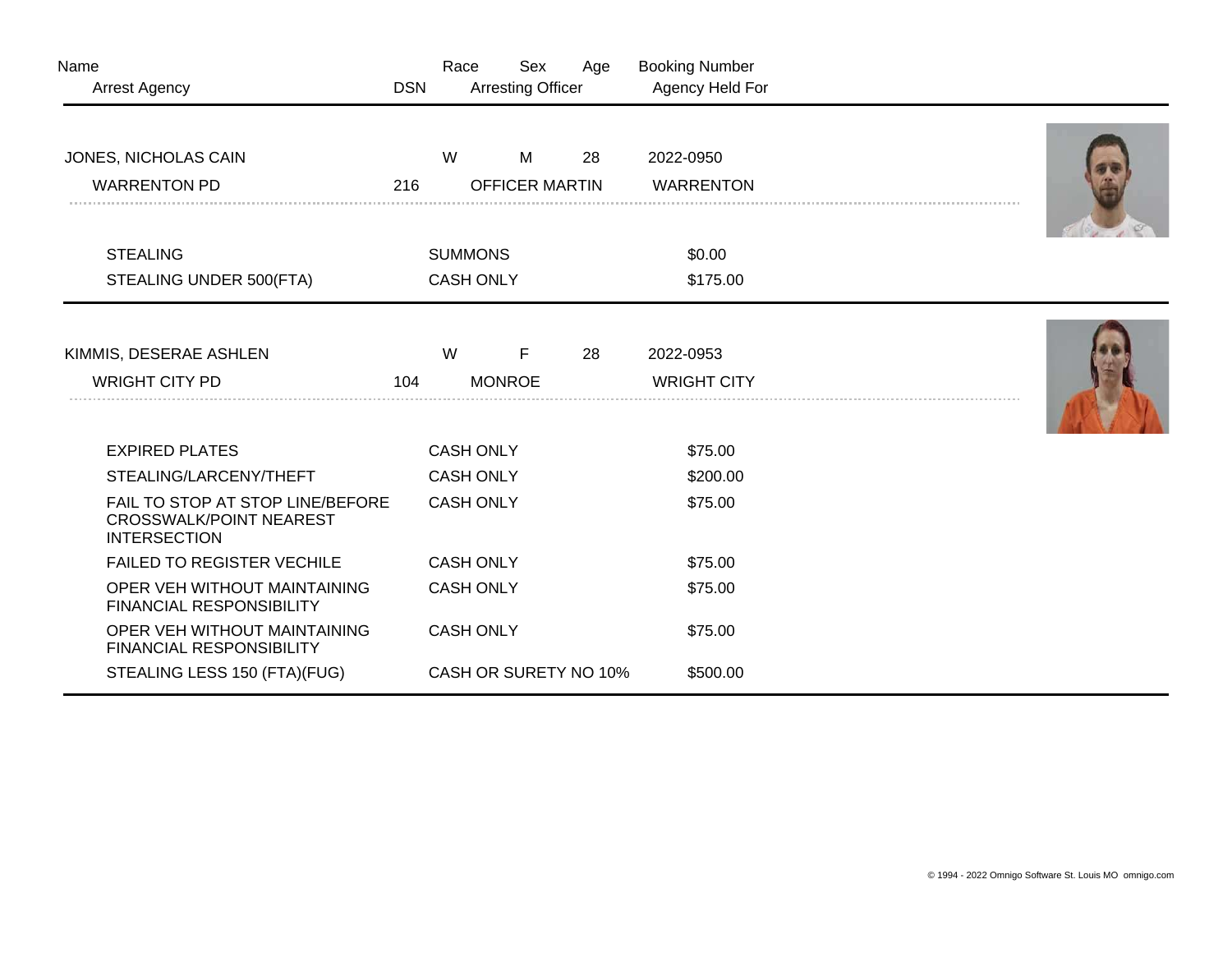| Name<br><b>Arrest Agency</b>                                                                    | <b>DSN</b> | Race                                 | Sex<br><b>Arresting Officer</b>          | Age                   | <b>Booking Number</b><br>Agency Held For               |  |
|-------------------------------------------------------------------------------------------------|------------|--------------------------------------|------------------------------------------|-----------------------|--------------------------------------------------------|--|
| LABARGE, MARTHA ROSE<br><b>WRIGHT CITY PD</b>                                                   | 104        | W                                    | F<br><b>MONROE</b>                       | 42                    | 2022-0983<br><b>WRIGHT CITY</b>                        |  |
| OPER VEH WITHOUT MAINTAINING<br>FINANCIAL RESPONSIBILITY (FTA)                                  |            | <b>CASH ONLY</b>                     |                                          |                       | \$100.00                                               |  |
| LAWLER, JOHN CHRISTOPHER<br><b>MSHP</b>                                                         | 1205       | W                                    | M<br><b>OFFICER</b><br><b>KETTENBACH</b> | 27                    | 2022-0951<br><b>WARREN COUNTY SHERIFF'S DEPARTMENT</b> |  |
| NO VEH/TRL REGISTRATION(FTA)<br>SPEED EXCEED 11-15 MPH(FTA)                                     |            | <b>CASH ONLY</b><br><b>CASH ONLY</b> |                                          |                       | \$500.00<br>\$500.00                                   |  |
| LEDBETTER, JEREMY BRYAN<br>WARREN COUNTY SHERIFF'S DEPT.                                        | 632        | W                                    | M<br><b>DEPUTY RONALD</b>                | 41                    | 2022-0966<br><b>FUGITIVE OTHER AGENCY</b>              |  |
| (BONDED) (FTA) POSSESS CONTROL<br>SUBSTANCE EXCEPT 35 GRAMS OR<br>LESS MARIJUANA/SYNTHETIC C    |            |                                      |                                          | CASH OR SURETY NO 10% | \$1,000.00                                             |  |
| (WILL NOT EXTRADITE) OPERATORS<br>LICENSE (FUG)<br>OUT OF STATE - POSSESSION OF<br>METH<5 GRAMS |            | <b>CASH ONLY</b><br><b>NO BOND</b>   |                                          |                       | \$50.00<br>\$0.00                                      |  |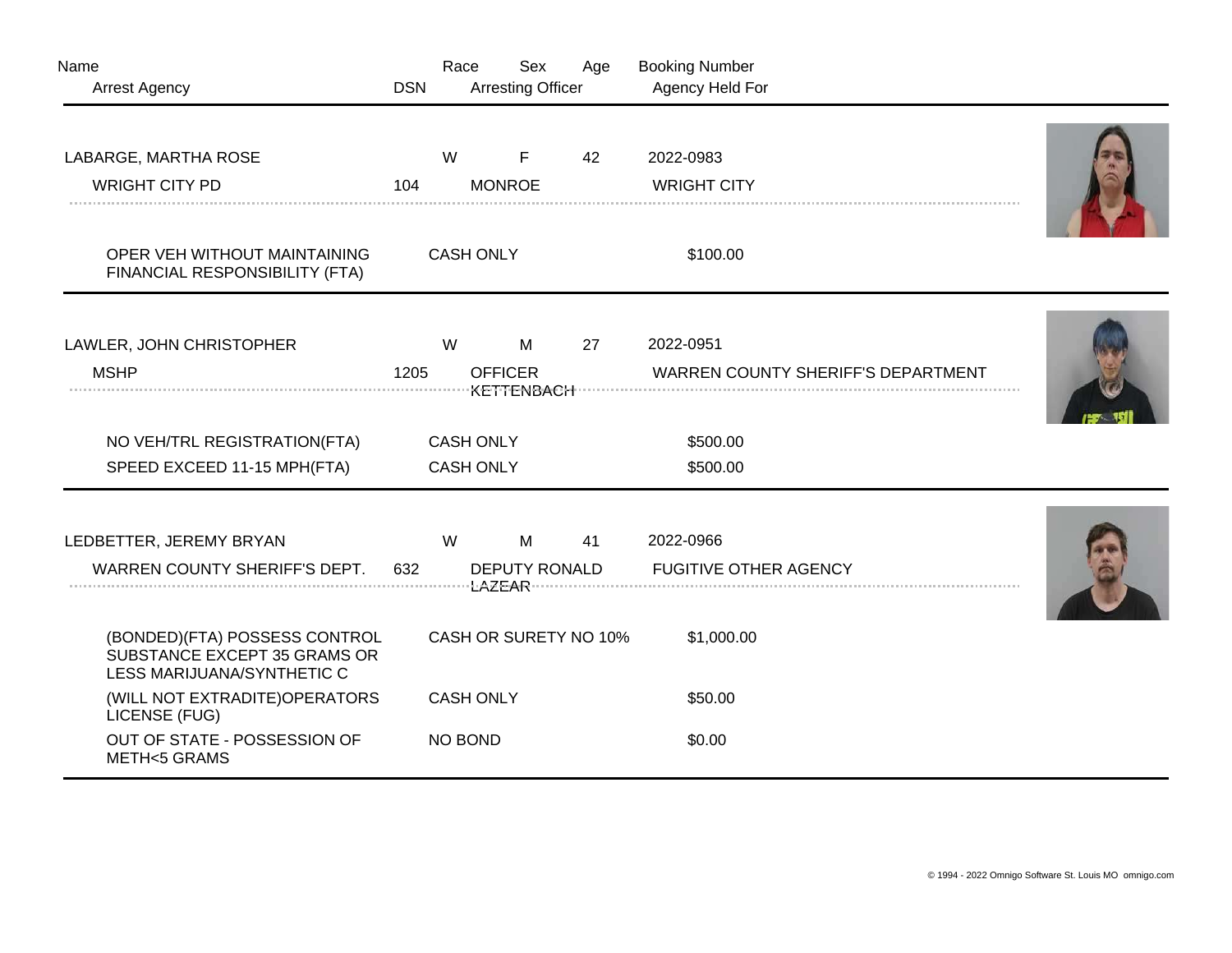| Name                                                                                  |                | Race             | Sex                      | Age    | <b>Booking Number</b>                    |  |
|---------------------------------------------------------------------------------------|----------------|------------------|--------------------------|--------|------------------------------------------|--|
| <b>Arrest Agency</b>                                                                  | <b>DSN</b>     |                  | <b>Arresting Officer</b> |        | Agency Held For                          |  |
|                                                                                       |                |                  |                          |        |                                          |  |
| LIPP, CONNER RAY EDWARD                                                               |                | W                | M                        | 21     | 2022-0952                                |  |
| <b>MSHP</b>                                                                           | 303            |                  | <b>BURRIS</b>            |        | WARREN COUNTY SHERIFF'S DEPARTMENT       |  |
|                                                                                       |                |                  |                          |        |                                          |  |
| DWI/ALCOHOL                                                                           | <b>SUMMONS</b> |                  |                          | \$0.00 |                                          |  |
| <b>WRONG SIDE OF ROAD</b>                                                             |                | <b>SUMMONS</b>   |                          |        | \$0.00                                   |  |
| FAILED TO WEAR SEATBELT                                                               |                | <b>SUMMONS</b>   |                          |        | \$0.00                                   |  |
| UNLAWFUL POSSESSION OF DRUG<br>PARAPHERNALIA                                          |                | <b>SUMMONS</b>   |                          |        | \$0.00                                   |  |
|                                                                                       |                |                  |                          |        |                                          |  |
| MAISEL, CHRISTY LYNN                                                                  |                | W                | F                        | 40     | 2022-0971                                |  |
| WARREN COUNTY SHERIFF'S DEPT.                                                         | 442            |                  |                          |        | DEPUTY TAYLOR HILL FUGITIVE OTHER AGENCY |  |
|                                                                                       |                |                  |                          |        |                                          |  |
| TRAFFIC OFFENSE (FTA) (FUG)                                                           |                | <b>CASH ONLY</b> |                          |        | \$114.00                                 |  |
|                                                                                       |                |                  |                          |        |                                          |  |
| MALOY, ANGELA DAWN                                                                    |                | W                | F                        | 45     | 2022-0956                                |  |
| <b>WRIGHT CITY PD</b>                                                                 | 104            |                  | <b>MONROE</b>            |        | <b>WRIGHT CITY</b>                       |  |
| OPERATE MOTOR VEHICLE ON HIGHWAY CASH ONLY<br>WHILE DRIVER LICENSE SUSPENDED<br>(FTA) |                |                  |                          |        | \$125.00                                 |  |
| <b>DWI ALCOHOL</b>                                                                    |                | <b>CASH ONLY</b> |                          |        | \$150.00                                 |  |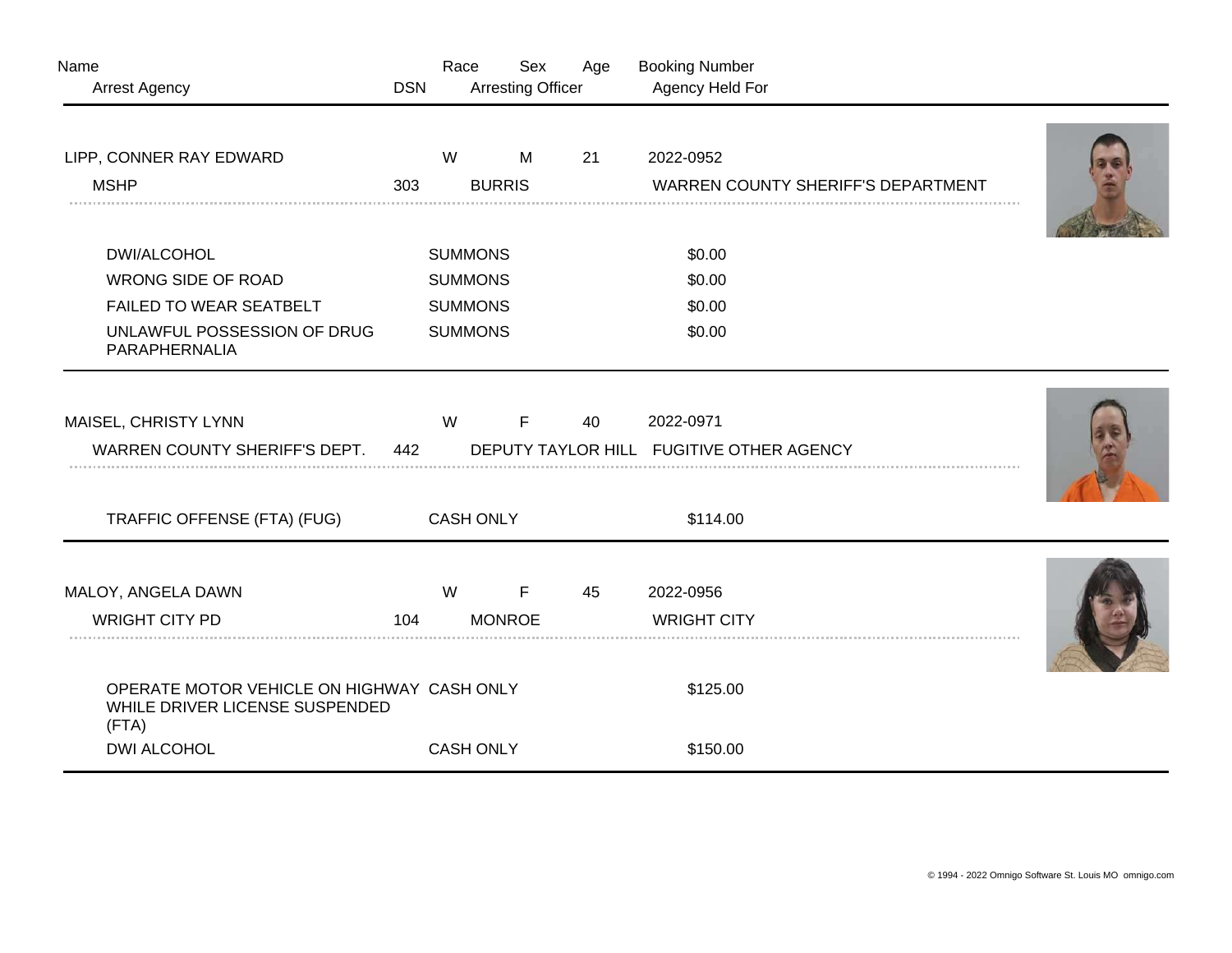| Name<br><b>Arrest Agency</b>                             | <b>DSN</b> | Race       | <b>Arresting Officer</b>             | Sex | Age                            | <b>Booking Number</b><br>Agency Held For                           |  |
|----------------------------------------------------------|------------|------------|--------------------------------------|-----|--------------------------------|--------------------------------------------------------------------|--|
| NARZINSKI, TYLER JOSEPH<br>WARREN COUNTY SHERIFF'S DEPT. | 442        | W          |                                      | М   | 19                             | 2022-0976<br>DEPUTY TAYLOR HILL WARREN COUNTY SHERIFF'S DEPARTMENT |  |
| FRAUDULENT USE OF CREDIT/DEBIT<br>DEVICE (PAW)           |            | <b>PAW</b> |                                      |     |                                | \$0.00                                                             |  |
| (COMPLETED)POI - LARCENY STEALING                        |            | NO BOND    |                                      |     |                                | \$0.00                                                             |  |
| ORF, TARA LYNN<br>WARREN COUNTY SHERIFF'S DEPT.          | 442        | W          |                                      | F   | 42                             | 2022-0975<br>DEPUTY TAYLOR HILL WARRENTON                          |  |
| OPER VEH W/O FINANCIAL<br><b>RESPONSIBITY</b>            |            |            | <b>CASH ONLY</b>                     |     |                                | \$100.00                                                           |  |
| DISPLAY/POSSESS PLATES OF ANOTHER CASH ONLY              |            |            |                                      |     |                                | \$75.00                                                            |  |
| OWENS, STEVEN LEE<br><b>WRIGHT CITY PD</b>               | 141        | B          |                                      | M   | 22<br><b>OFFICER PARKINSON</b> | 2022-0987<br>WARRENTON                                             |  |
| TRAFFIC OFFENSE(FUG)(FTA)<br><b>RED LIGHT VOILATION</b>  |            |            | <b>CASH ONLY</b><br><b>CASH ONLY</b> |     |                                | \$250.00<br>\$75.00                                                |  |
|                                                          |            |            |                                      |     |                                |                                                                    |  |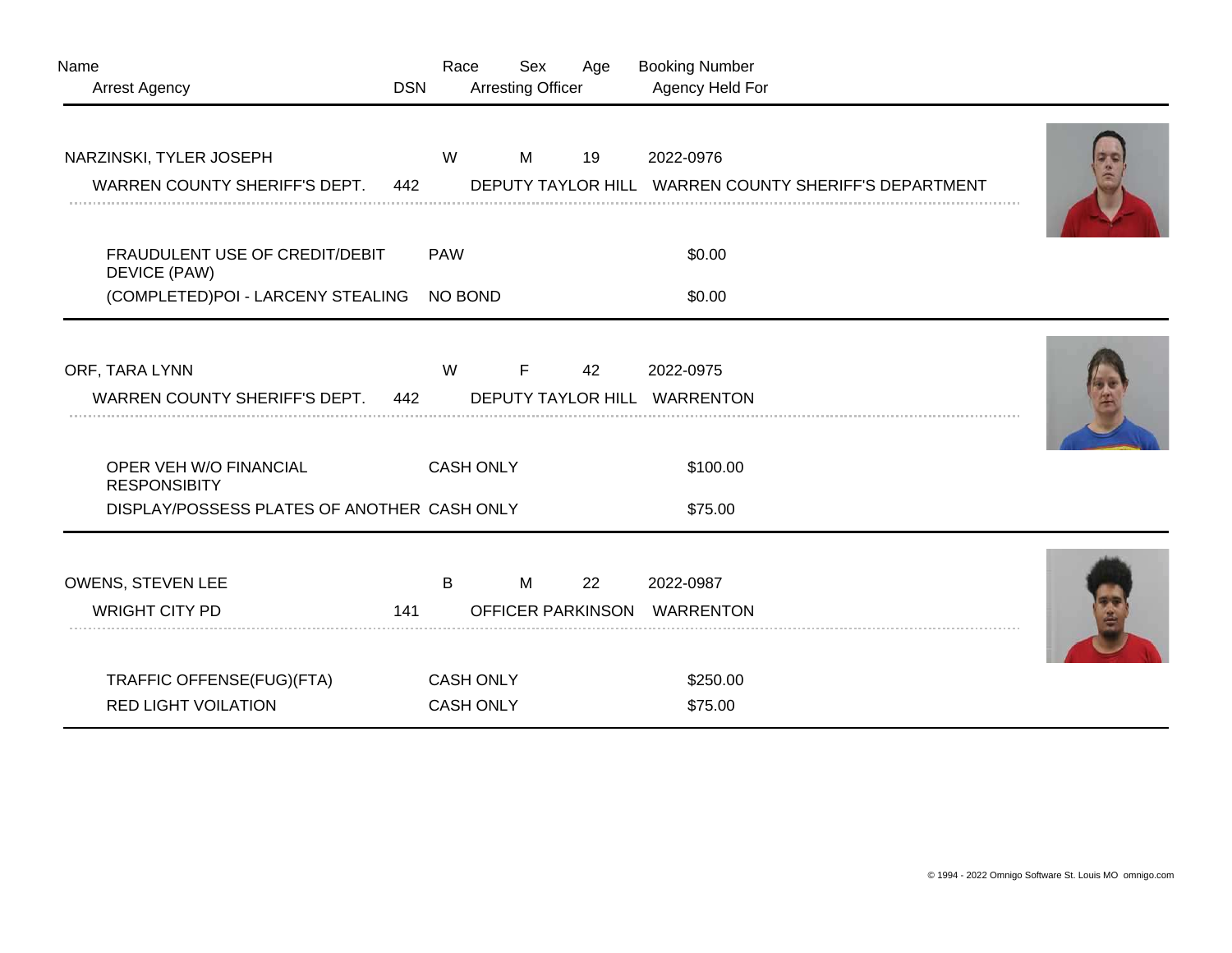| Name                                                |                  | Race             | Sex                      | Age | <b>Booking Number</b>                     |  |  |
|-----------------------------------------------------|------------------|------------------|--------------------------|-----|-------------------------------------------|--|--|
| <b>Arrest Agency</b>                                | <b>DSN</b>       |                  | <b>Arresting Officer</b> |     | Agency Held For                           |  |  |
| PALMER, GABRIELLE CHANIECE                          |                  | B                | F                        | 27  | 2022-0984                                 |  |  |
| <b>WRIGHT CITY PD</b>                               | 118              |                  | <b>INGRASSIA</b>         |     | <b>WARRENTON</b>                          |  |  |
|                                                     |                  |                  |                          |     |                                           |  |  |
| STEALING (FTA)                                      |                  | <b>CASH ONLY</b> |                          |     | \$100.00                                  |  |  |
|                                                     |                  |                  |                          |     |                                           |  |  |
| PALMER, GABRIELLE CHANIECE                          |                  | B                | F                        | 27  | 2022-0949                                 |  |  |
| <b>WRIGHT CITY PD</b>                               | 148              |                  | <b>OFFICER MALTA</b>     |     | <b>WARRENTON</b>                          |  |  |
|                                                     |                  |                  |                          |     |                                           |  |  |
|                                                     |                  |                  |                          |     | \$0.00                                    |  |  |
| STEALING (FTA)                                      | <b>CASH ONLY</b> |                  |                          |     | \$100.00                                  |  |  |
|                                                     |                  |                  |                          |     |                                           |  |  |
| POLLARD, LACY RENEE                                 |                  | W                | $\mathsf{F}$             | 30  | 2022-0961                                 |  |  |
| WARREN COUNTY SHERIFF'S DEPT.                       |                  |                  | <b>DEPUTY BRIAN</b>      |     | <b>WARREN COUNTY SHERIFF'S DEPARTMENT</b> |  |  |
|                                                     |                  |                  |                          |     |                                           |  |  |
| OWNR OPR MV WTHT MAINTNG FNCL                       |                  | <b>CASH ONLY</b> |                          |     | \$219.50                                  |  |  |
| RSPNBLTY (MV RQRD TO BE REGD) - 1ST<br>OFFENSE(FTA) |                  |                  |                          |     |                                           |  |  |
|                                                     |                  |                  |                          |     |                                           |  |  |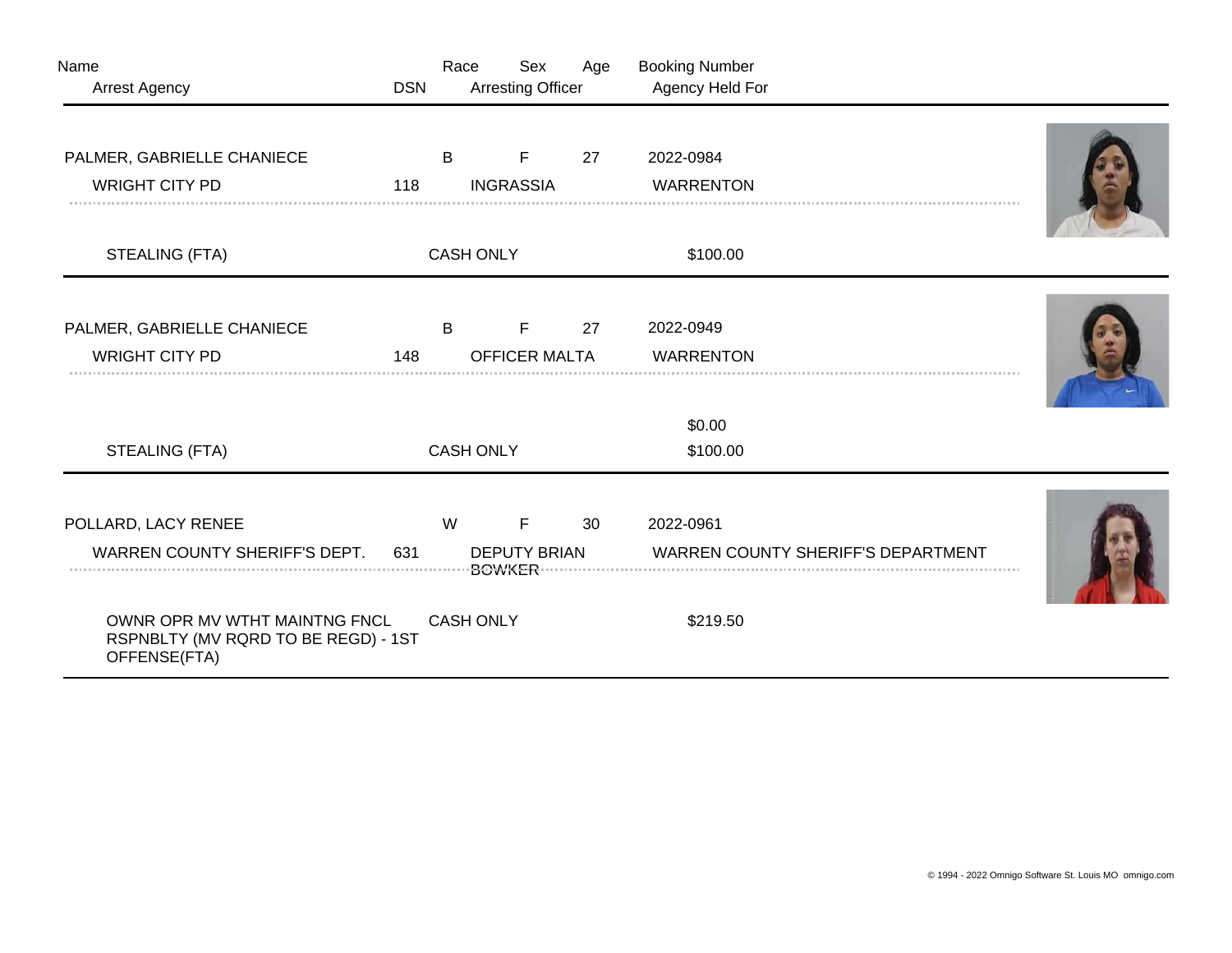| Name<br><b>Arrest Agency</b>                                                                                                                                  | <b>DSN</b> | Race                                 | Sex<br><b>Arresting Officer</b> | Age | <b>Booking Number</b><br>Agency Held For                             |  |
|---------------------------------------------------------------------------------------------------------------------------------------------------------------|------------|--------------------------------------|---------------------------------|-----|----------------------------------------------------------------------|--|
| RAINEY, ALEXANDER KIETH<br><b>WARRENTON PD</b>                                                                                                                | 201        | W                                    | M<br><b>SARG. LEDBETTER</b>     | 24  | 2022-0985<br><b>WARRENTON</b>                                        |  |
| LEAVING SCENE OF ACCIDENT -<br>PROPERTY DAMAGE EXCEEDING \$1,000                                                                                              |            | <b>RPAW</b>                          |                                 |     | \$0.00                                                               |  |
| RICHARD, CODY ALLEN<br><b>WARREN COUNTY SHERIFF'S DEPT.</b>                                                                                                   | 631        | W                                    | M<br><b>DEPUTY BRIAN</b>        | 29  | 2022-0978<br><b>WARREN COUNTY SHERIFF'S DEPARTMENT</b>               |  |
| DWR/DWS - 1ST OFFENSE(FTA)<br>OWNR OPR MV WTHT MAINTNG FNCL<br>RSPNBLTY (MV RQRD TO BE REGD) - 1ST<br>OFFENSE(FTA)                                            |            | <b>CASH ONLY</b><br><b>CASH ONLY</b> |                                 |     | \$319.50<br>\$219.50                                                 |  |
| SCHULTZE, ASHLEY MARIE<br>WARREN COUNTY SHERIFF'S DEPT.<br>(FTA)POSSESS CONTROL SUBSTANCE<br><b>EXCEPT 35 GRAMS OR LESS</b><br>MARIJUANA/SYNTHETIC CANNABINOD | 634        | W<br><b>CASH ONLY</b>                | F<br><b>DEPUTY DERRECK</b>      | 35  | 2022-0979<br><b>WARREN COUNTY SHERIFF'S DEPARTMENT</b><br>\$5,000.00 |  |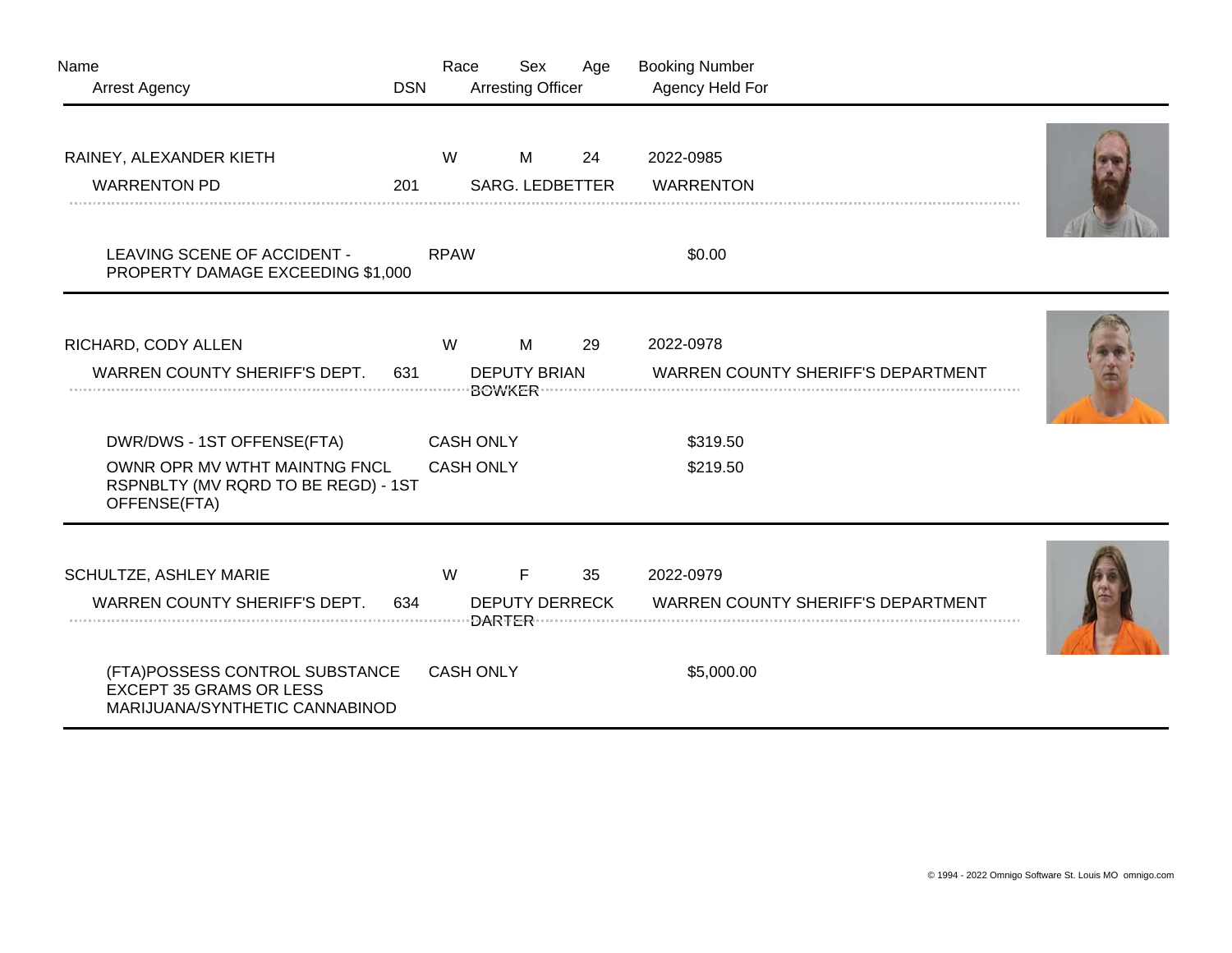| Name<br><b>Arrest Agency</b>                                            | <b>DSN</b> | Race             | Sex<br><b>Arresting Officer</b> | Age | <b>Booking Number</b><br>Agency Held For               |  |
|-------------------------------------------------------------------------|------------|------------------|---------------------------------|-----|--------------------------------------------------------|--|
| THOMAS, MATTHEW LEWIS<br>WARREN COUNTY SHERIFF'S DEPT.                  | 634        | W                | M<br><b>DEPUTY DERRECK</b>      | 58  | 2022-0980<br><b>WARREN COUNTY SHERIFF'S DEPARTMENT</b> |  |
| ASSAULT - 3RD DEGREE (PROB VIOL)                                        |            | <b>NO BOND</b>   |                                 |     | \$0.00                                                 |  |
| TIPTON, CALEB JAMES<br><b>MSHP</b>                                      |            | W                | M<br><b>TROOPER BURRIS</b>      | 27  | 2022-0972<br><b>FUGITIVE OTHER AGENCY</b>              |  |
| PAROLE VIOLATION                                                        |            | NO BOND          |                                 |     | \$0.00                                                 |  |
| (FTA)(FUG) POSSESSION CONTROLLED<br><b>SUBSTANCE</b>                    |            | <b>CASH ONLY</b> |                                 |     | \$5,000.00                                             |  |
| (FTA)(FUG)POSSESSION CONTROLLED<br><b>SUBSTANCE</b>                     |            | <b>CASH ONLY</b> |                                 |     | \$5,000.00                                             |  |
| (FTA)(FUG) DRIVING WHILE<br>REVOKED/SUSPENDED                           |            | <b>CASH ONLY</b> |                                 |     | \$300.00                                               |  |
| DWR/DWS - 1ST OFFENSE                                                   |            | <b>SUMMONS</b>   |                                 |     | \$0.00                                                 |  |
| POSSESSION OF<br>MARIJUANA/SYNTHETIC CANNABINOID<br>OF 10 GRAMS OR LESS |            | <b>SUMMONS</b>   |                                 |     | \$0.00                                                 |  |